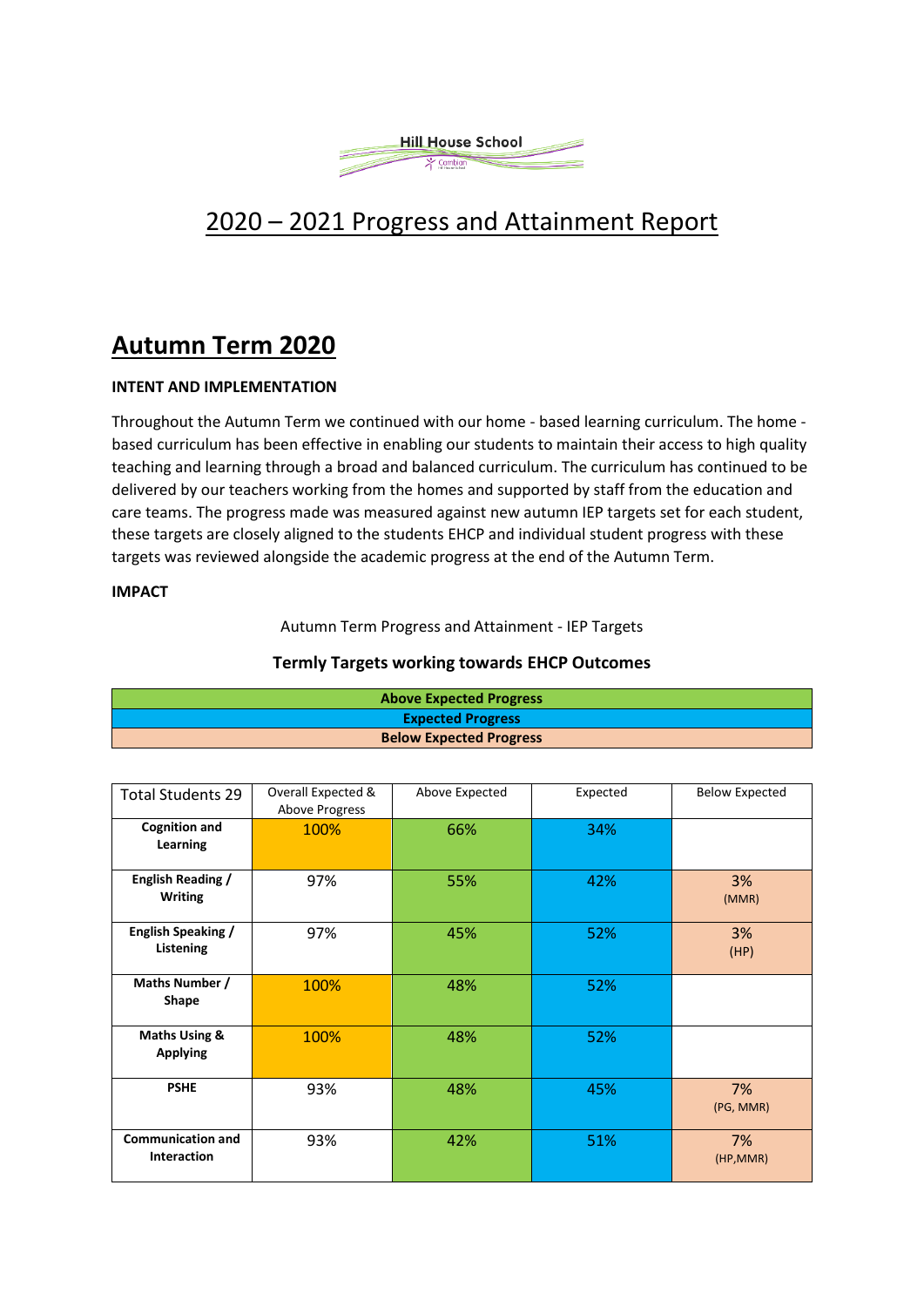| <b>Social &amp; Emotional</b> | 90%  | 52% | 38% | 10%<br>(MMK, JD, AK) |
|-------------------------------|------|-----|-----|----------------------|
| <b>Physical and Sensory</b>   | 100% | 52% | 38% |                      |
| Personal                      |      |     |     |                      |
| Development                   |      |     |     |                      |

- The progress made in cognition and learning continues to be outstanding and provides justification and validation for the home - based curriculum currently in place
- Students were able to work on the same targets they would have been set in the classroom environment and the progress in literacy and numeracy continues to be exceptional
- Students have continued to build upon the remarkable progress made in the summer with their development of speech and language competencies and skills, the targets were reviewed at the end of term alongside the SALT and it is very pleasing to see such confidence developing in the students both with verbal and augmented communication

#### **Areas for development**

- We are working very hard on embedding the "Zones of Regulation" and where students have not made the expected progress this was due in part to the home tutors setting very aspirational targets linked to the understanding of the zones. That said it is still very pleasing to see how much progress has been made with the students understanding and knowledge of the zones across the autumn term
- Not all students have responded to the demands of the home based learning as well as others, a minority of students have found that learning within their living room and not in the classroom a challenge, and efforts have been made to continue to ensure that the teachable moments are captured throughout the working day
- The impact of poor attendance was the main underlying factor affecting the progress of one particular student and we are working closely with the family and social worker to encourage better attendance and access to the curriculum as we move forward.

## **AQA awards achieved during the Autumn Term 2020**

During the Autumn Term students achieved over **293** AQA awards across the home - based learning curriculum

These included awards in the following areas;

**PE**: Basic gymnastic skills / Circuit training / Yoga

**Life skills**: Cleaning the Bathroom / Basic Baking with support / Working in a cafe (unit 2) chef role / Cleaning a table top: independently / Basic Health and Safety in the kitchen – personal hygiene

**PSHE**: Hand washing with prompts and support / Basic health and safety in the kitchen personal hygiene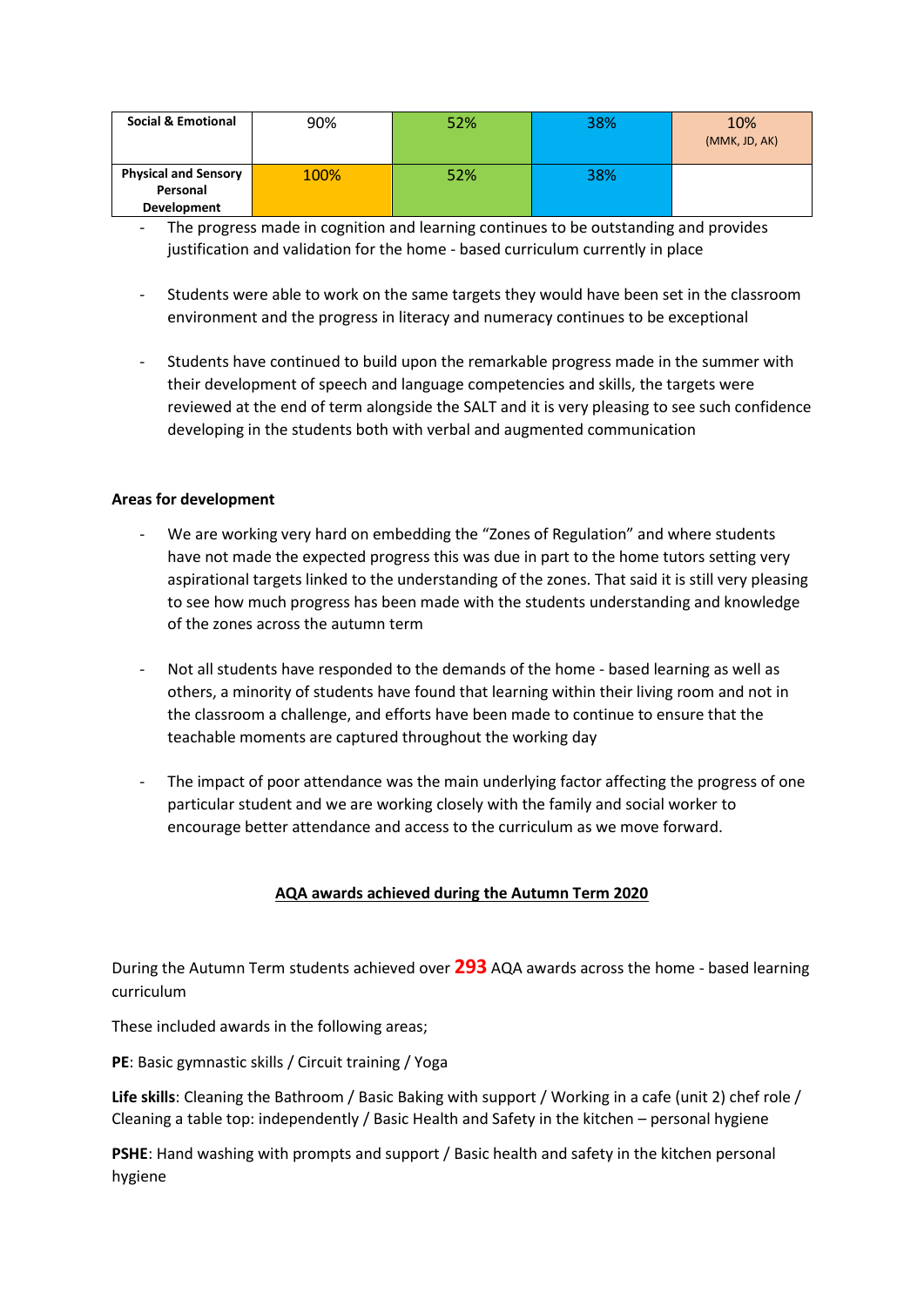**English**: Developing reading skills/ Literacy origins of sentence construction / Responding and listening to a book / Reading commonly used English words (unit 1) / Speaking and listening skills

**Thematic Learning**: The home front during world war 2

**Maths**: Time: Days, months and seasons / Mathematics: telling the time / Reading sequences of familiar actions / Maths; matching times on clock / Using scales to weigh items with support / Measure – weights and balance

**Arts:** Creating a mixed media picture: autumn theme / Producing a home-made Christmas card

# **Spring Term 2021**

## **INTENT AND IMPLEMENTATION**

Throughout the Spring Term we have continued with our home - based learning curriculum. The home - based curriculum has been effective in enabling our students to continue to maintain their access to high quality teaching and learning through a broad and balanced curriculum. The curriculum has continued to be delivered by our teachers working from the homes and supported by staff from the education, care and therapy teams. The progress made was measured against new Spring IEP targets set for each student, these targets are closely aligned to the students EHCP and individual student progress with these targets was reviewed alongside the academic progress at the end of the Spring Term.

#### **IMPACT**

## Home Based Learning

## Spring Term Progress and Attainment 2021 - IEP Targets

## **Termly Targets working towards EHCP Outcomes**

| <b>Above Expected Progress</b> |
|--------------------------------|
| <b>Expected Progress</b>       |
| <b>Below Expected Progress</b> |

| <b>Total Students 28</b>            | Overall Expected &    | Above Expected % | Expected %   | Below                      |
|-------------------------------------|-----------------------|------------------|--------------|----------------------------|
|                                     | <b>Above Progress</b> | (student no)     | (student no) | Expected %<br>(student no) |
| <b>Cognition and</b><br>Learning    | 100%                  | 54% (15)         | 46% (13)     |                            |
| English Reading /<br><b>Writing</b> | 100%                  | 57% (16)         | 43% (12)     |                            |
| English Speaking /<br>Listening     | 97%                   | 43% (12)         | 54% (15)     | $3\%$ (1)                  |
| Maths Number /<br>Shape             | 100%                  | 39% (11)         | 61% (17)     |                            |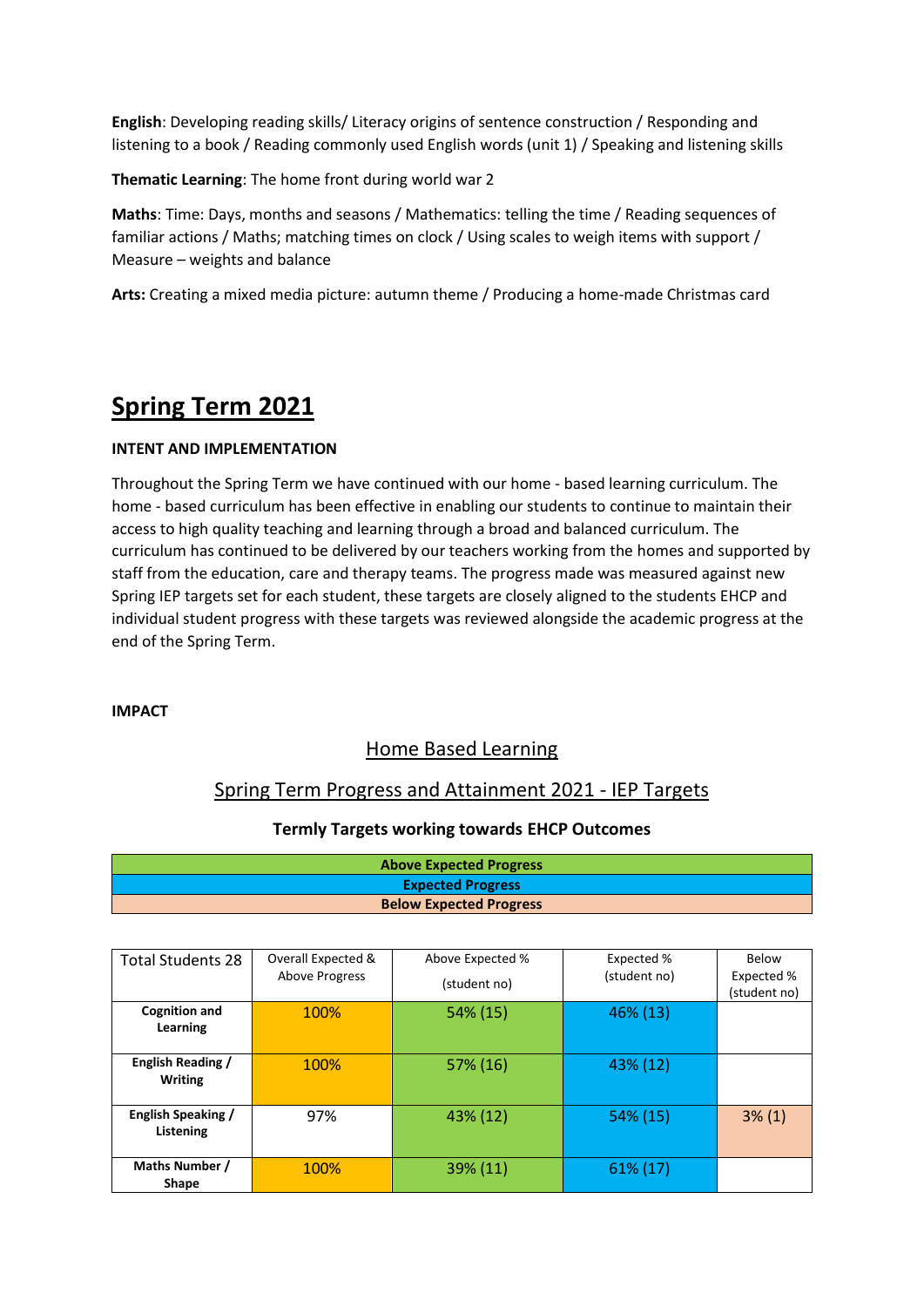| Maths Using &<br><b>Applying</b>                       | 96%  | $39\% (11)$ | 57% (16)  | $3\%$ (1) |
|--------------------------------------------------------|------|-------------|-----------|-----------|
| <b>PSHE/RSE</b>                                        | 100% | 54% (15)    | 46% (13)  |           |
| <b>Communication and</b><br><b>Interaction</b>         | 100% | 46% (13)    | 54 % (15) |           |
| <b>Social &amp; Emotional</b>                          | 91%  | 57% (16)    | 37% (10)  | $6\%$ (2) |
| <b>Physical and Sensory</b><br>Personal<br>Development | 97%  | 54% (15)    | 43% (12)  | $3\%$ (1) |

#### **What has gone well?**

Throughout the Spring term the students continued to work hard towards their IEP in their homes. The progress and attainment for each student was evaluated in a multidisciplinary review meeting at the end of the Spring term.

The students have continued to make outstanding progress across the curriculum and building upon the targets set in the Summer and Autumn terms.

There continues to be very strong performance and outcomes in the core curriculum literacy, numeracy and PSHE/RSE.

Again, the home - based learning has continued to support the development of the student's communication skills and ability with 100% making progress towards their communication and interaction EHCP outcomes.

In the rare cases where students have not made the expected progress towards their target, on analysis it shows that this in all instances was down to the target being overly ambitious and the students will continue to be supported to work towards these goals during the Summer term

# **Summer Term 2021**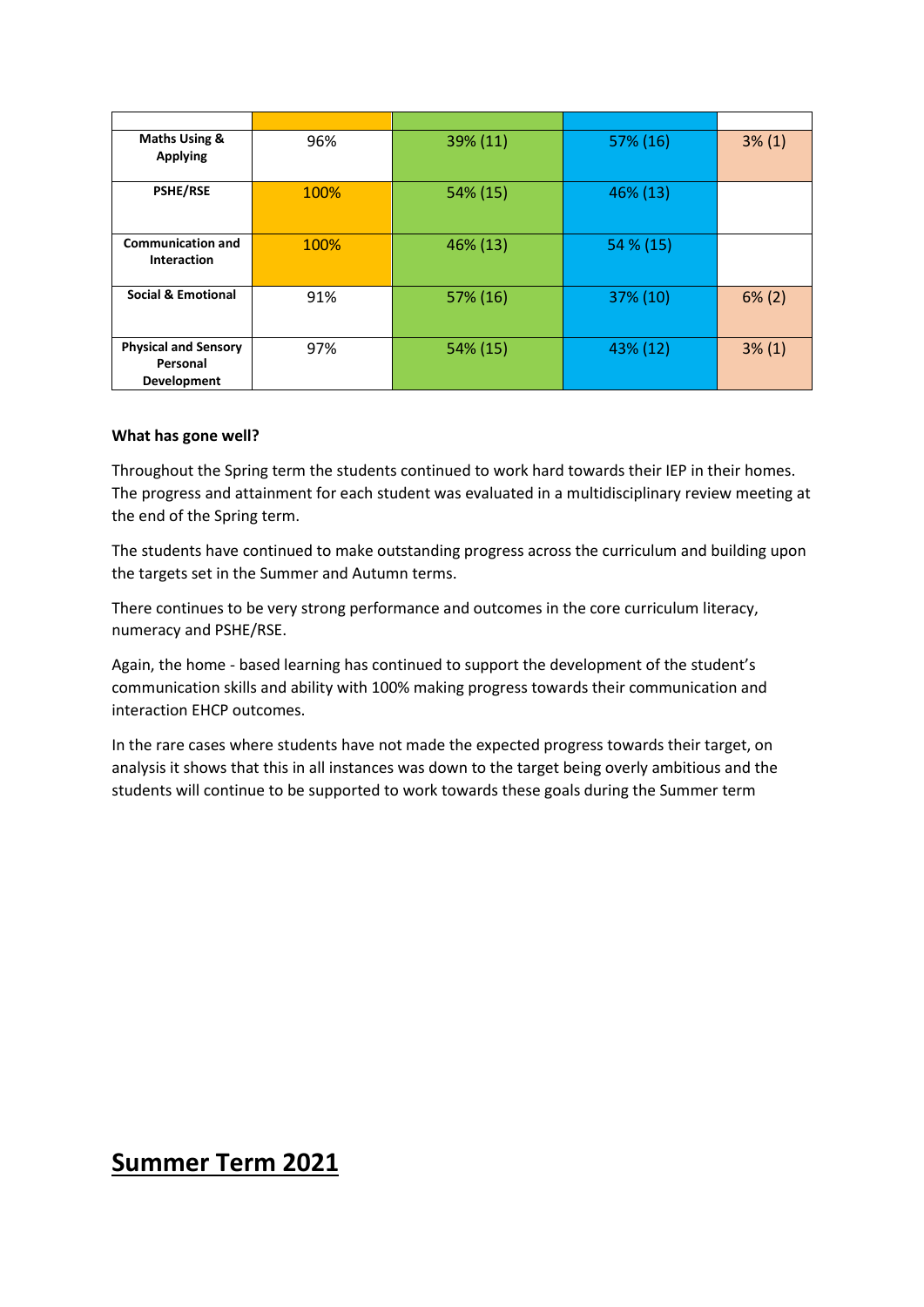# **Hill House Summer Term Progress 2021**

Summer Term Progress and Attainment of IEP Targets

#### **Termly Targets working towards EHCP Outcomes**

| <b>Above Expected Progress</b> |
|--------------------------------|
| <b>Expected Progress</b>       |
| <b>Below Expected Progress</b> |

| <b>Total Students 29</b>                                                | Overall Expected &<br><b>Above Progress</b> | Above Expected | Expected     | <b>Below Expected</b> |
|-------------------------------------------------------------------------|---------------------------------------------|----------------|--------------|-----------------------|
| <b>Cognition and</b><br>Learning<br>(Literacy and<br>Numeracy)          | 29/29<br>100%                               | 15/29<br>52%   | 14/29<br>48% | $\Omega$<br>0%        |
| <b>PSHE/RSE</b><br>(28 students)                                        | 28/28<br>100%                               | 15/28<br>54%   | 13/28<br>46% | $\Omega$<br>0%        |
| <b>Thematic Learning</b><br>(Arts, DT &<br>Humanities)<br>(14 students) | 14/14<br>100%                               | 8/14<br>57%    | 6/14<br>43%  | $\Omega$<br>0%        |
| <b>OCR Life and Living</b><br><b>Skills Award</b><br>(15 students)      | 15/15<br>100%                               | 5/15<br>33%    | 10/15<br>67% | $\mathbf{0}$<br>0%    |
| <b>Communication and</b><br><b>Interaction</b>                          | 29/29<br>100%                               | 15/29<br>52%   | 14/29<br>48% | $\Omega$<br>0%        |
| <b>Social &amp; Emotional</b>                                           | 29/29<br>100%                               | 18/29<br>62%   | 11/29<br>38% | $\Omega$<br>0%        |
| <b>Physical and Sensory</b><br>Personal<br>Development                  | 29/29<br>100%                               | 19/29<br>66%   | 10/29<br>34% | $\Omega$<br>0%        |

The summer term saw the return to the classes and college after a year of home - based learning. All the students made outstanding progress towards realizing and achieving their IEP targets across the summer term. This achievement and progress was evidenced and celebrated via the student's learning journeys in the IEP review at the end of July.

The students were able to make a seamless transition from the home to class - based learning and the continuity of and access to a broad and balanced curriculum throughout the period of home based learning contributed to this efficient move back into the classroom environment.

The students continued to make excellent progress with, and achieve their academic goals in line with their Cognition and Learning Outcomes and all the students made expected or above expected progress towards their Cognition and Learning EHCP Outcomes